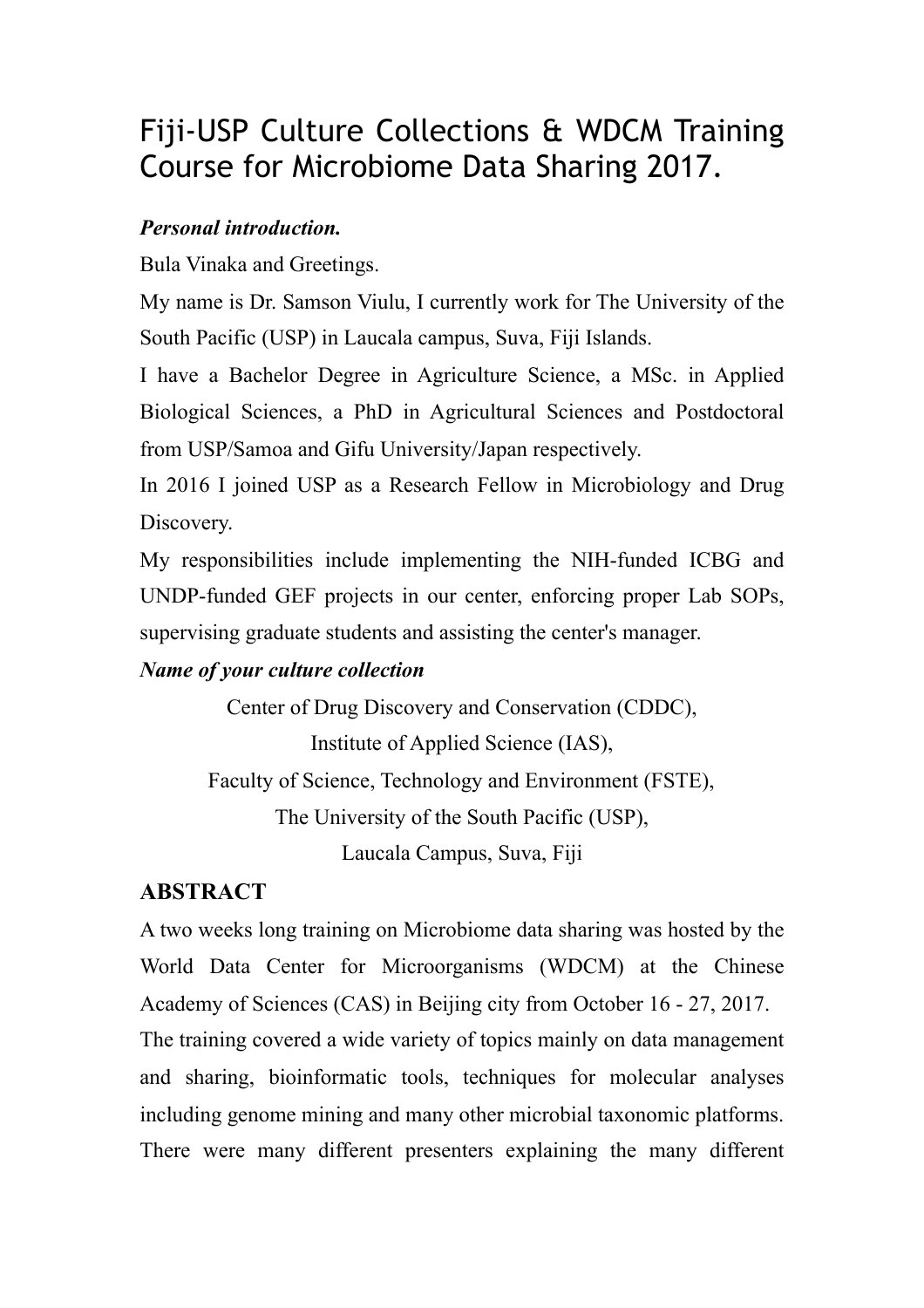platforms that exist in CAS and their global relevance. I am most impressed with the amount of work and technology that are available in CAS and the opportunities for joint collaborations with participants.

It was also very interesting to know of the many different projects and researches occurring around the globe through the presentations of fellow participants.

The high technology facilities available at CAS and IMCAS is one of the very best in the world and hopefully through WDCM, participants will access these facilities for research purposes.

I have observed in CAS that research plays a pivotal role in the scientific development of China and consequently contributes to the economic growth of China.

China is an important player in the global advancement of Microbiome studies and is poised to become a top leader in the development of technology for Microbiome analyses.

The University of the South Pacific (USP) is owned by 12 member island countries in the Oceania region. It has campuses in all 12 member countries and enrolled about 29, 690 students in total inclusive of all levels of degrees and 1,500 staffs (600 academic, 900 non-academic).

While USP does not have similar high tech facilities compared to CAS, we can boast about the vast amount of natural resources and biological materials that can be utilized for Microbiome studies. This is clearly demonstrated by the large number of marine invertebrates and microbial library cultures that we have at our disposal.

Additionally, the Oceania region as a whole is a scarcely studied site and not much is known about its Microbiome status let alone published literatures. Given the appropriate opportunity and capacity building, the Oceania region may become a gold mine for new information on Microbiome studies.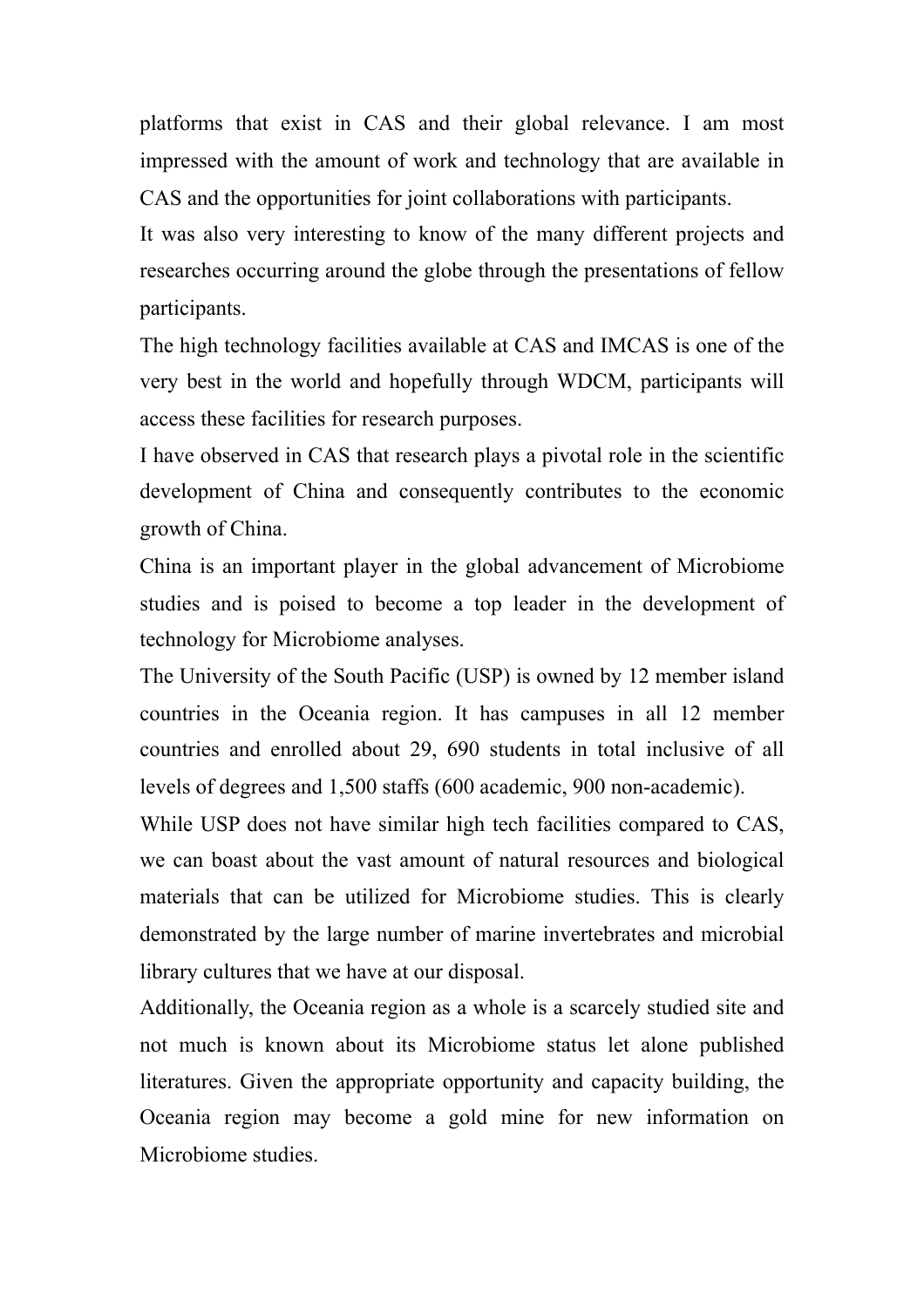With this understanding, USP is seeking possible collaborative projects with CAS, not only on Microbiome related areas but other human development aspects as well.

It is our hope that through our attendance in this WDCM training, such collaborations can be initiated and the vast Chinese technology relevant to our development is accessed.

## **Key words: drug discovery, marine microbes, invertebrates, ICBG , GEF.**

#### 1.**Brief introduction of your Culture Collection.**

Our center of drug discovery and conservation (CDDC) in the institute of applied sciences (IAS), within the faculty of science, technology and environment (FSTE) houses the microbial culture collection of the South Pacific region.

Currently it has a growing number of more than 4000 marine bacterial type strains preserved in glycerol at -80 degree Celsius and more than 1000 marine invertebrates including algae, sponges and soft corals. All of the type strain bacteria are isolated from marine invertebrates or marine sediments from a shallow depth of few centimeters into deep waters.

CDDC has two major concurrent projects, one with the National Instutite of Health (NIH) under the International Consortium of Biodiversity Group (ICBG) with US collaborators in Georgia Institute of Technology (GIT) and Schripps Institution of Oceanography (SIO) of the University of California (UC).

The second major project in CDDC is an Access Benefit Sharing (ABS) project with the Fiji government and funded by the UNDP/GEF programme.

Under both projects, joint research on the biosynthesis of secondary metabolite potentials of marine organisms including microbes for pharmaceutical purposes is conducted. These include sample collections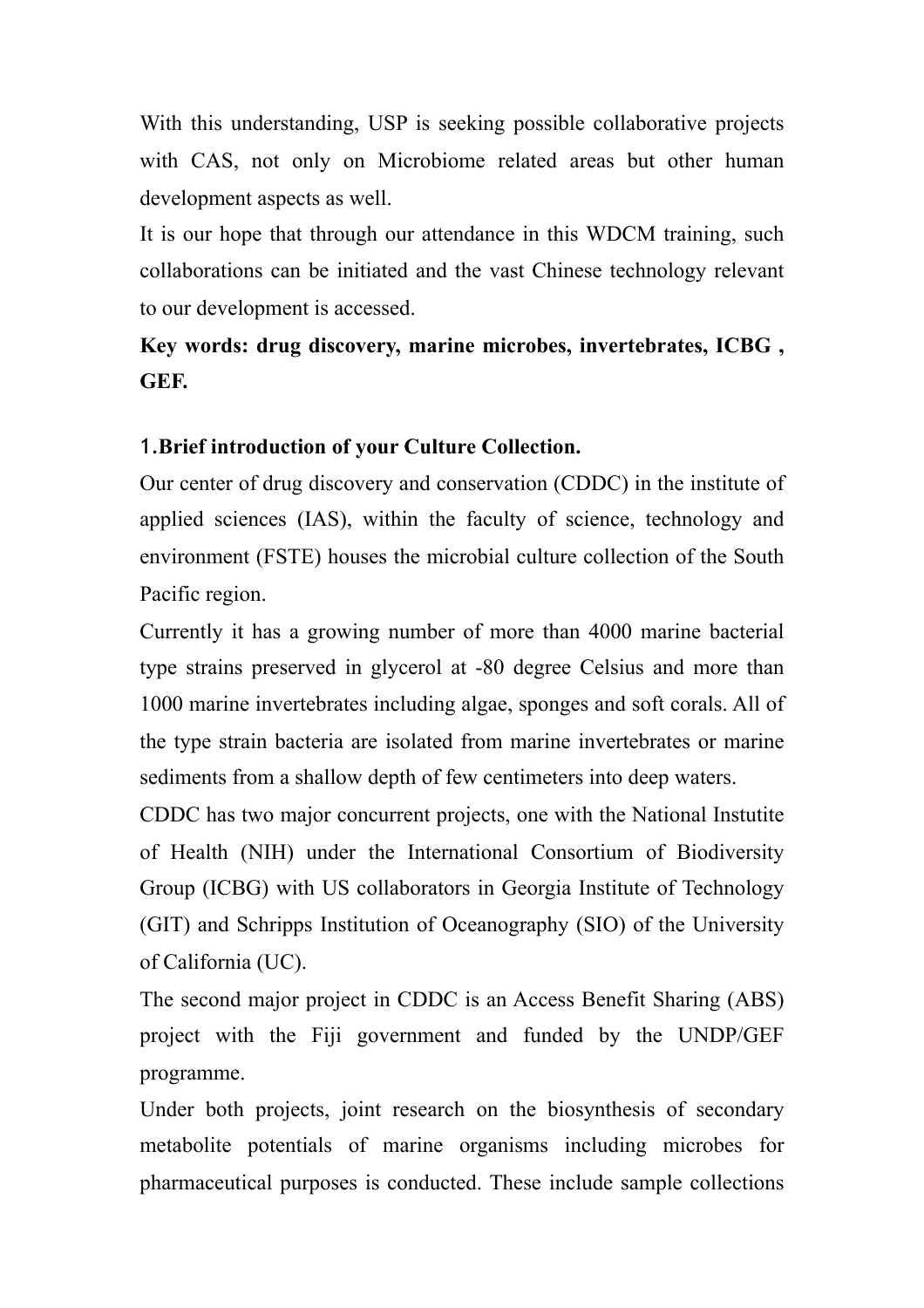in the independent states of Fiji and Solomon Islands, extraction and purification of bioactive ferments from marine invertebrates and Microorganisms, Bioassays, marine conservation awareness in communities, library construction and reporting to relevant stakeholders.

Many of the type strains have antimicrobial resistance activity while few have tuberculosis, anti malarial, anti cancer and neurodegenerative activities. There are ongoing initiatives to also introduce dengue assays and other neglected tropical diseases in the near future.

Our culture collection center consists of 8 staffs, two with PhDs, four with MSc., and two with lower degrees. We also have 6 MSc., students who are in the completion stage of their research studies.

#### **2. Benefit from the training courses.**

I have learned many new things particularly on bioinformatics technology, the importance of data management and sharing, microbial taxonomic platforms, the importance and advancement of Microbiome technology and research, the high tech facility and work done in IMCAS , the huge culture collections in WDCM and the opportunities for collaboration with IMCAS for joint research and projects.

Most important benefit that CDDC obtained from attending this training is the establishment of networking between us and all the participants and the initiation of communication between us with IMCAS key state **laboratories** 

CDDC hopes to utilize these new found contacts to establish long term beneficial collaborations for quality research in the Oceania region and beyond, to increase the accessible published information.

#### **3. Suggestion on WDCM work.**

- Establish collaboration with institutes where participants come from and expand the WDCM network.
- Explore new projects in regions where there is still less literature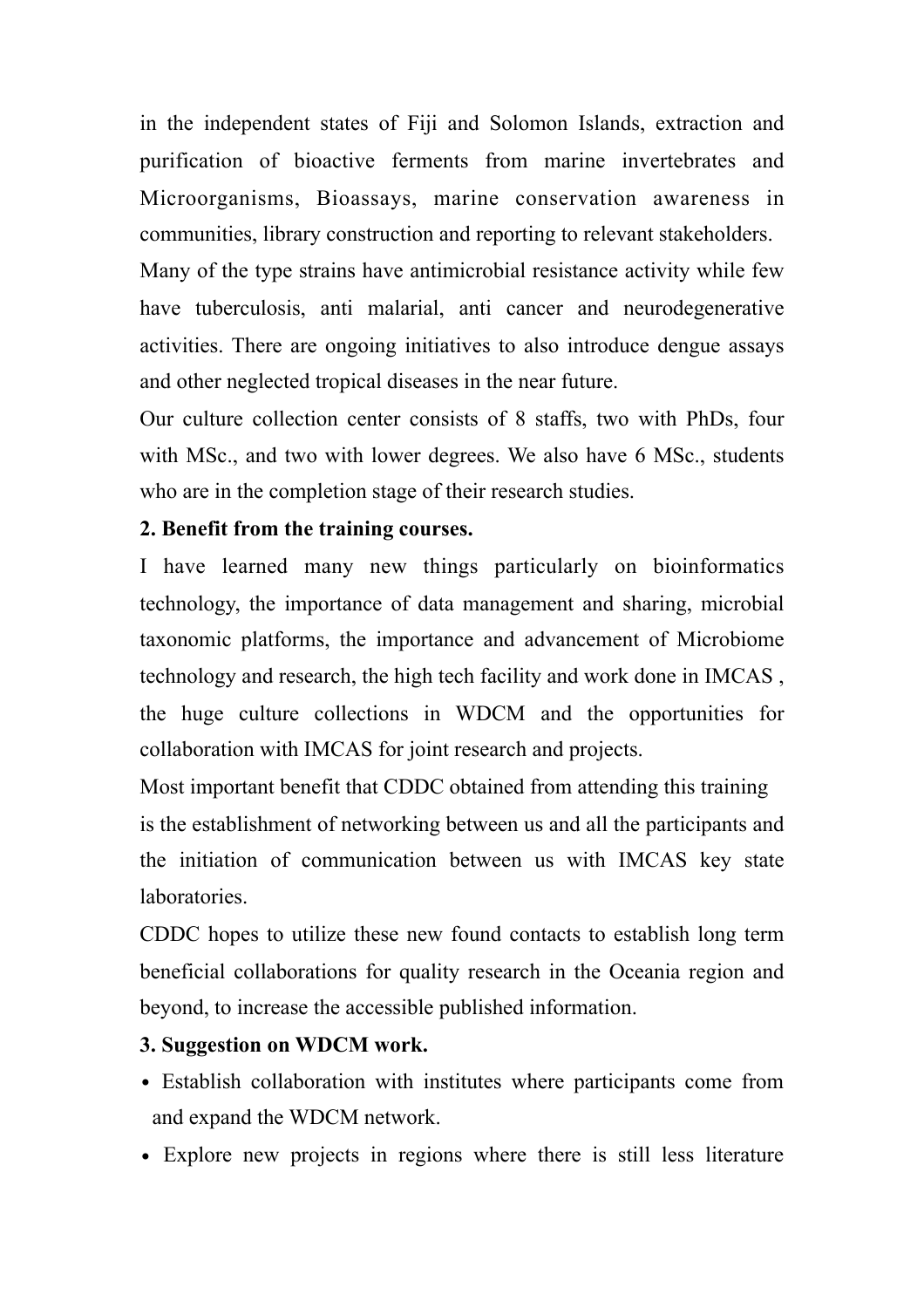available.

•Conduct similar training in a developing country setting to understand and appreciate the difficulties experienced by member institutes who are from a developing country.

#### **4. Comments or suggestion on the training courses.**

- A.Too much data practice with less lab visits; increase the number of lab visits according to the participants' areas of interests.
- B.Too many changes to the training program; limit the changes if possible.
- C.Provide copy of ppt presentation files to participants at the end of each day so that participants can review the ppt presentations and if they have specific questions, they can seek answers from responsible presenters.
- D.Training should be participant oriented or based on the need of the participants**.** The training program should be sent to participants in advance prior to commencement of training, and should have the opportunity for feedback before it is finalized. In this way, the interests of all participants can be captured in the training.
- E.The training should include few days of group discussion where participants can freely discuss their shortcomings and receive advices or suggestions from fellow participants with fine input from IMCAS professionals.

# **5. Suggestion on further cooperation between WDCM and your collections.**

- Joint collaboration research to include the followings;
- A. Establish a central data center for CDDC.
- B.CDDC will deposit its microbial type strains with WDCM and be part of the Global Catalogue of Microorganisms.
- C.Deposited strains will be selected for sequencing under the GCM 2.0 Type Strain Sequencing Project.